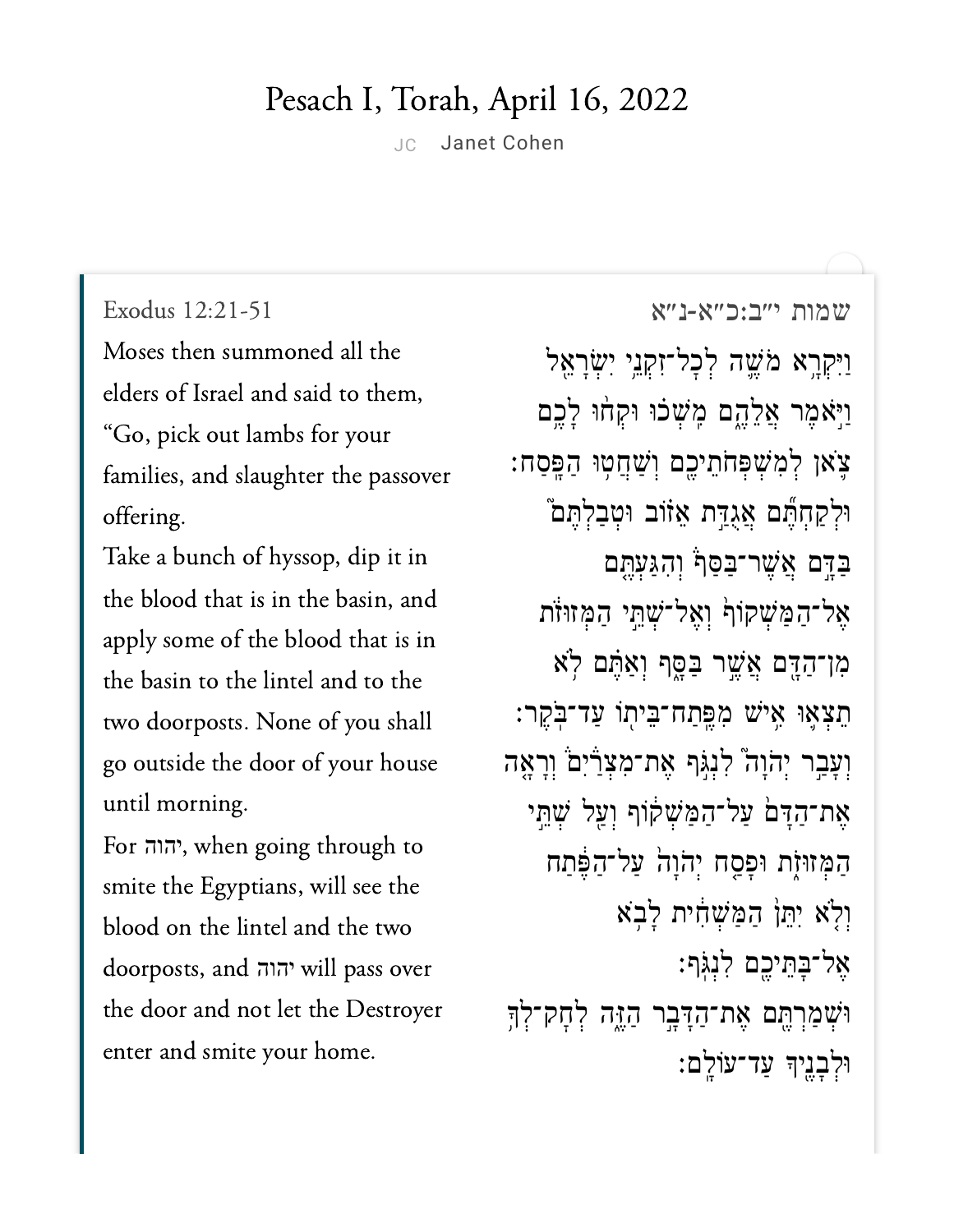"You shall observe this as an institution for all time, for you and for your descendants. And when you enter the land that יהוה will give you, as promised, you shall observe this rite. And when your children ask you, 'What do you mean by this rite?' you shall say, 'It is the passover sacrifice to יהוה, who passed over the houses of the Israelites in Egypt when smiting the Egyptians, but saved our houses.' Those assembled then bowed low in homage. And the Israelites went and did so; just as יהוה had commanded Moses and Aaron, so they did. In the middle of the night יהוה struck down all the [male] firstborn in the land of Egypt, from the first-born of Pharaoh who sat on the throne to the first-born of the captive who was in the dungeon, and all the first-born of the cattle. And Pharaoh arose in the night, with all his courtiers and all the

וְהַיָּّה כֵּי־תַבְאוּ אֱל־הָאֲרֶץ אֲשֶׁר יִתֵּן יְהֹוֶה לָכֶם כַּאֲשֵׁר דִּבֵּר וּשִׁמַרְתֵּם אֵת־הָעֲבֹדֶה הַזְּאת: וְהָיָّה כֵּי־יֹאמִרְוּ אֲלֵיכֵם בִּנֵיכֵם מֵה הַעֲבֹדֵה הַזִּאת לַכֵם: וַאֲמַרְהָם זֵבַח־פֵּסַח הוֹא לַיהֹוָה אֲשֵׁר 'פָּסָۢח עַל־בָּתֵּי בְנֵי־יִשְׂרָאֵל' בִּמְצְרַ֫יִם בְּנָגְפְּוֹ אֱת־מִצְרֵיִם וְאֵת־בַּחֵינוּ הָצִיל וַיִּקֹד הַעֲם <u>וישתחוו:</u> וַיֵּלְכִוּ וַיַּעֲשָׂוּ בְּנֵי יִשְׂרָאֵל כַּאֲשֵׁר צְוֶה יְהֹוֶה אֵת־מֹשֵׁה וְאַהֲרְן כֵּן עשו: {ס} וַיִּהֵי | בַּחֲצֵי הַלַּיְלָה וַיהֹוָה ׁהִכֵּה כַל־בִּכוֹר בִאֱרֵץ מִצְרָ֫יִם מִבְּכִר פּרִעֹהֹ הַיֹּשֵׁב עַל־כִּסְאוֹ עַד בִּכְוֹר הַשָּׁבִּי אֲשֱר בְּבֵית הַבְּוֹר וְכִל בִּכְוֹר בְּהֶמֱה׃ וַיַּקַם פַּרְעֹׁה לַיִּלַה הָוּא וְכָל־עֲבָדָיוֹ וְכַל־מִצְרַיִם וַתְּהֵי צְעֲקָה גִדֹלֵה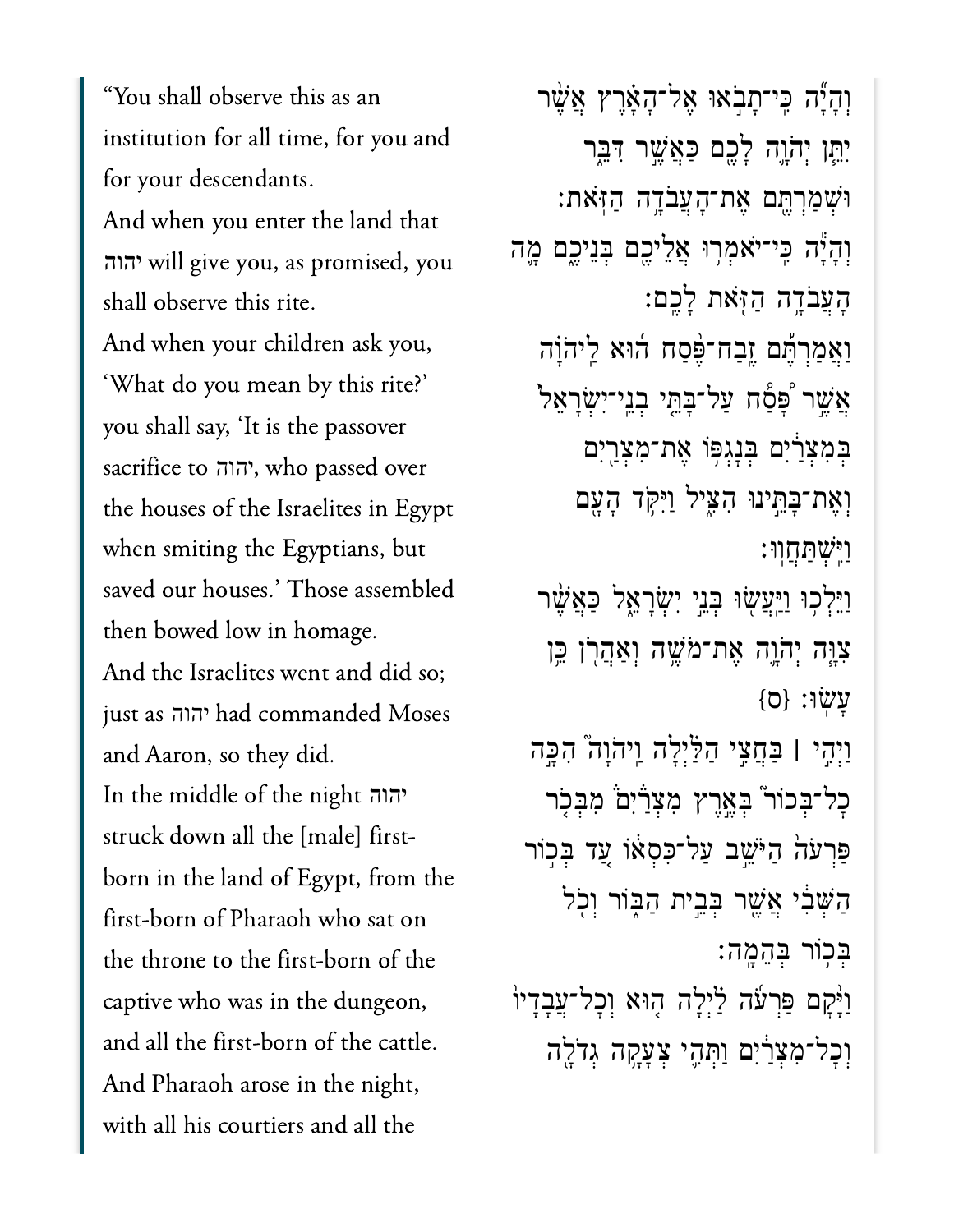Egyptians-because there was a loud cry in Egypt; for there was no house where there was not someone dead.

He summoned Moses and Aaron from a mongolar my people of  $\frac{1}{2}$  and  $\frac{1}{2}$  and  $\frac{1}{2}$  and  $\frac{1}{2}$  and  $\frac{1}{2}$  and  $\frac{1}{2}$  and  $\frac{1}{2}$  and  $\frac{1}{2}$  and  $\frac{1}{2}$  and  $\frac{1}{2}$  and  $\frac{1}{2}$  and  $\frac{1}{2}$  and  $\frac{1}{2}$  and  $\frac{1}{2}$  from among my people, you and the Israelites with you! Go, worship הוה as you said!

Take also your flocks and your  $\begin{array}{ccc} \n\cdot & \cdot & \cdot \\
\downarrow & \downarrow & \cdot \\
\downarrow & \downarrow & \cdot\n\end{array}$ herds, as you said, and begone!<br>And mav vou bring a blessing upon me also!"

The Egyptians urged the people on, impatient to have them leave the country, for they said, "We shall all be dead." So the people took their dough before it was leavened, their  $1 \quad 1 \quad 1 \quad 1$ cloaks upon their shoulders. The Israelites had done Moses' bidding and borrowed from the Egyptians objects of silver and gold, and clothing.

ְּבִמְצָ֑רִים ִּֽכי־ֵ֣אין ַּ֔בִית ֲאֶׁ֥שר ֵֽאין־ָׁ֖שם ֵֽמת׃ וַיִּקְרָא יִלְמֹשֶׁה וְלְאַהֲרוֹ לַיְלָה וַיֹּאָמֶר קִוּמוּ צָאוּ מִתְּוֹךְ עַמֶּי ַּגַם־אַחֱם גַּם־בְּנֵי יְשָׂרָאֱל וּלְכֶוּ ִעְבִדְוּ אֶת־יְהֹוֶה כְּדַבֶּרְכֶם: ַּגַם־צֹאגָכֶ֖ם גַּם־בִּקַרְכֶם קְחֶוּ ַּכְאֲשֶׁר דִּבַּרְחֶם וָלֵכוּ וּבֵרַכְהֵּם ַּגם־ֹאִֽתי׃ וַתֵּחֵזַק מִצְרַיִם עַל־הָעָּם לְמַהֵר ַלְשָׁלְחֶם מְן־הָאָרֵץ כֵּי אָמְרִוּ כָּלֵּֽנוּ ֵמִֽתים׃ וַיִּשָּׂא הָעֲם אֵת־בִּצֵקְוֹ מֱרֵם יֵחְמָץ מִשְׁאֲרֹתֱם צְרֻרֹת בִּשְׂמִלֹּתֵם ַעל־ִׁשְכָֽמם׃ וּבִנֵּי־יִשְׂרָאֱל עָשְׂוּ כִּדְבָר מֹּשֵׁה וִיּ**ְּשָׁאֲל<sup>ַןְ</sup> מִמְּצְרַיִּם כְּלֵי־כֵ**סֶף וּכְלֵי ָזָ֖הב ּוְׂשָמֹֽלת׃ וַיהֹוֶّה נָתַ֫ו אֶת־חֵן הָעֲם בִּעֵינֵי מְצָרַיִם וַיַּּשָׁאָלִוּם וַיִּנַצִּלִוּ ֶאת־ִמְצָֽרִים׃ }פ{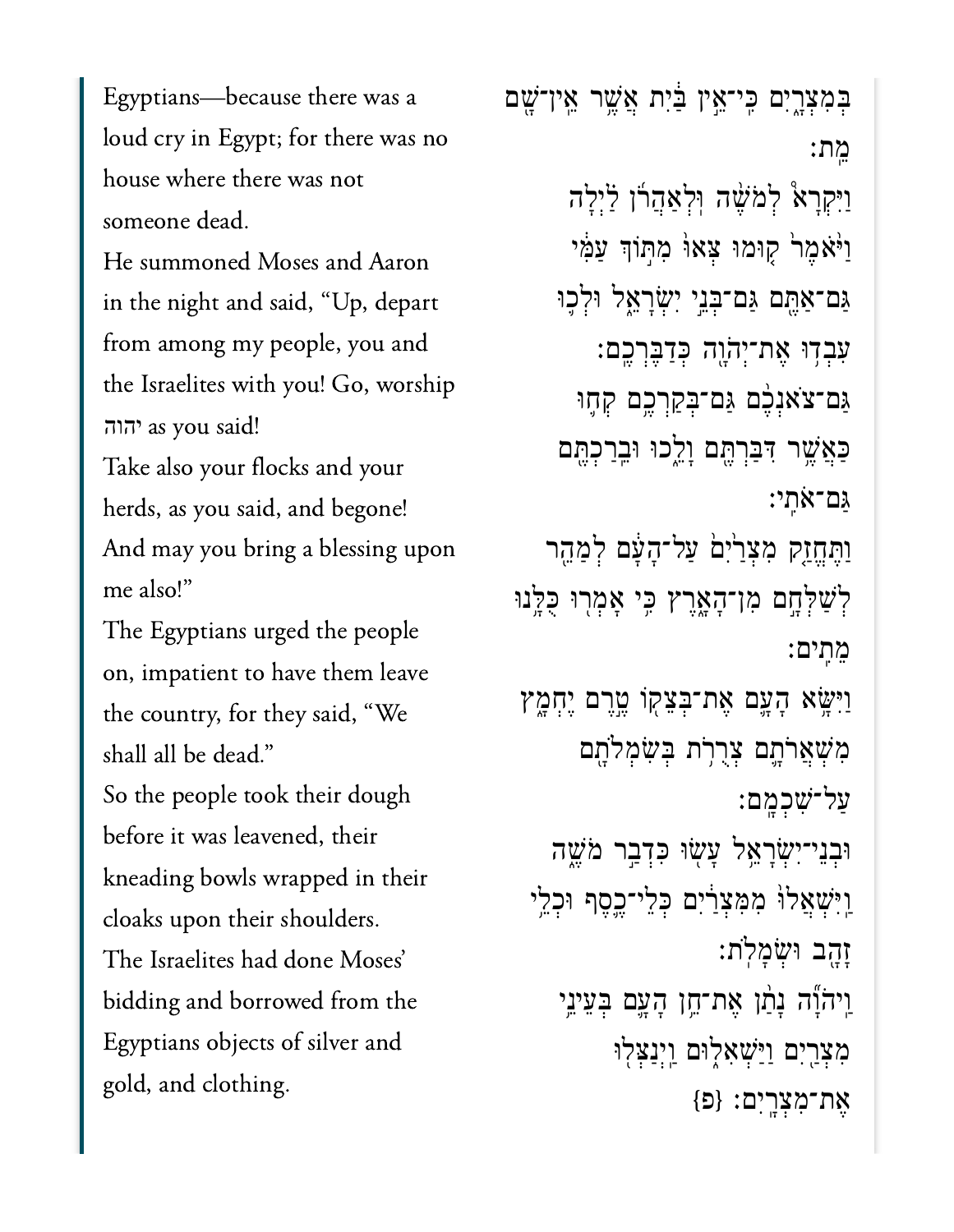$\Delta = 1$   $\Rightarrow$   $\Rightarrow$   $\Delta = 1$   $\Rightarrow$   $\Rightarrow$   $\Delta = 1$ Egyptians favorably toward the people, and they let them have their request; thus they stripped יהוה the Egyptians.

The Israelites journeyed from Rameses to Succoth, about six hundred thousand fighting men on foot, aside from noncombatants. up with them, and very muchup with them, and very much livestock, both flocks and herds. And they baked unleavened cakes of the dough that they had taken out of Egypt, for it was not leavened, since they had been driven out of Egypt and could not delay; nor had they prepared any provisions for themselves. The length of time that the  $\mathbf{r}$  is the state of the thirty years; hundred and thirty years; at the end of the four hundred and thirtieth year, to the very day, all  $l = 1$   $C_{\text{m}}$ יהוהland of Egypt.

ַוִּיְס֧עּו ְבֵֽני־ִיְׂשָרֵ֛אל ֵמַרְעְמֵ֖סס ּסִכְּתַה כְּשֵׁשׁ־מֵאּוֹת אֱלֶף רַגְלֵי ַהְגִּבָרִים לְבַד מִטֵּף: וְגַם־אֱרֵב רַב עָלֶה אָתָם וִצְאו ּוּבָקָר מִקְנֵה כָּבֵד מִאֹד: וַיֹּאפֿוּ אֶת־הַבָּצֶק אֱשֶׁר הוֹצֵיאוּ מִמְצָרֵיִם עָגְת מַצּוֹת כֵּי לֹא חַמֵּץ ּכֵּי־גֹרְשִׁוּ מִמְּצָרַיִם וְלָׂא יֶכְלוֹ ְלִהְתַמְהֵ֔מַּה ְוַגם־ֵצָ֖דה ֹלא־ָעׂ֥שּו ָלֶֽהם׃ וּמוֹשַׁב<sup>י</sup> בְּנֵי יְשָׂרָאֵל אֲשֵׁר יָשָׁבְוּ בִּמְצָרֵיִם *שִׁלֹּשֵׁיִּם שַׁנָּה וְאַרְבֵּע* ֵמ֖אֹות ָׁשָֽנה׃ ַוְיָהִי מִקֵּץׂ שָׁלֹּשֵים שָׁנָּה וְאַרְבַּע ּמֵאִוֹת שָׁנֵה וַיִּהִי בְּעֵצֵם הַיִּוֹם הַזֶּה ַיְצְאֵוּ כָּל־צָבְאָוֹת יְהֹוֶה מֵאֱרֵץ ִמְצָֽרִים׃ ֵ֣ליל ִׁשֻּמִ֥רים הּו֙א ַֽליֹהָ֔וה ְלהֹוִציָ֖אם ֵמֶ֣אֶרץ ִמְצָ֑רִים ֽהּוא־ַהַּ֤לְיָלה ַהֶּז֙ה ַלִּיהֹוַּׁה שִׁמְּרֵים לְכָל־בְּנֵי יְשָׂרַאֱל ְלֹדֹרָֽתם׃ }פ{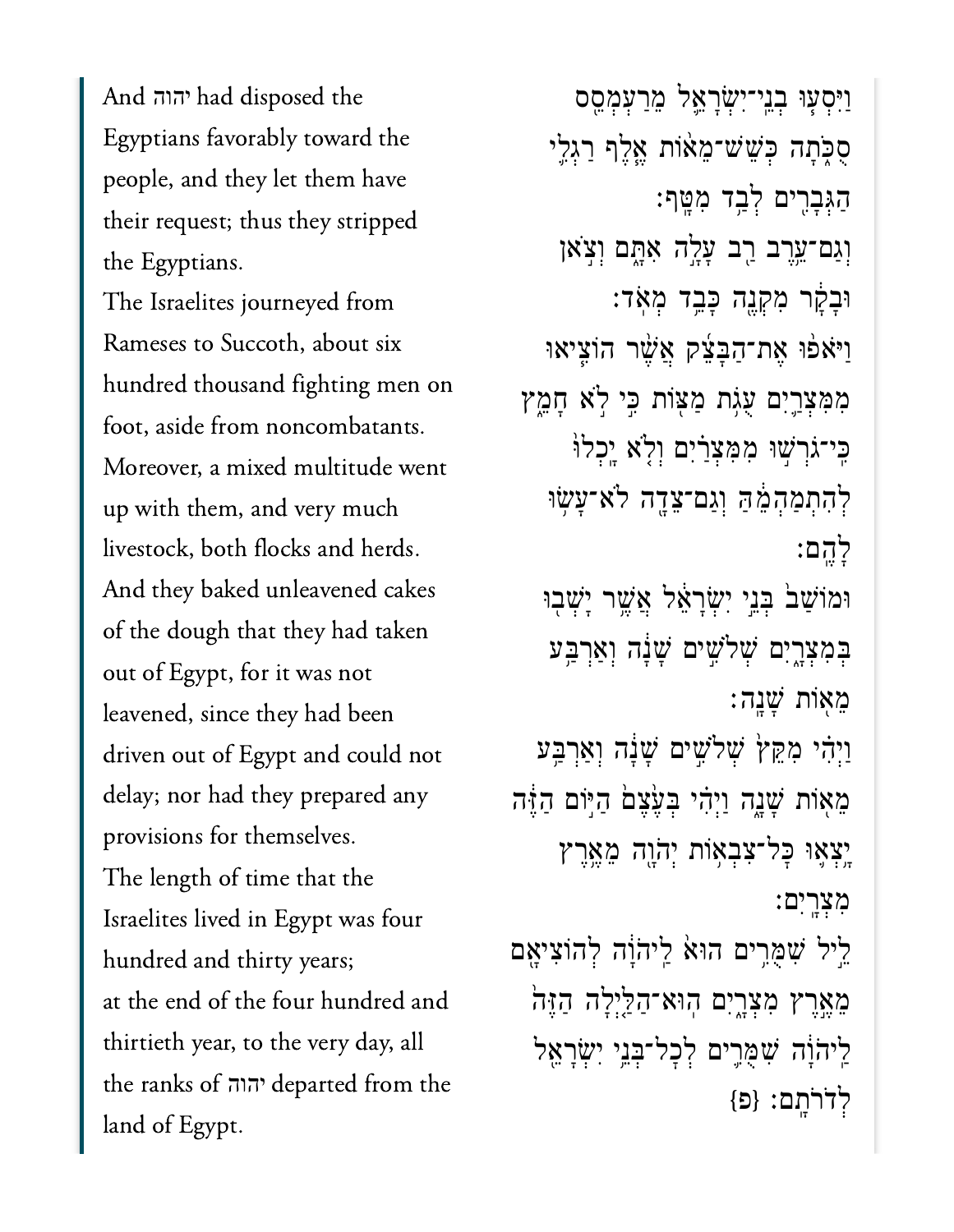$\Gamma$ land out of the land of the land of the land of the land of the land of the land of the land of the land of the land of the land of the land of the land of the land of the land of the land of the land of the land of t  $\begin{bmatrix} 1 & 1 & 1 \end{bmatrix}$  that same night is not night in  $\begin{bmatrix} 1 & 1 \end{bmatrix}$  יהוה's, one of vigil for all the children of vigil the children of vigil the children of vigil the children of vigil the children of vigil the children of vigil the children of vigil the children of vigil the children of vigil the  $C \cdot 1C = 11.1 \pm 1.1$ יהוה Israel throughout the ages. יהוה  $\cdot$  1. M of the passover of the passover of the passover of the passover of the passover of the passover of the passover of the passover of the passover of the passover of the passover of the passover of the passover of is the law of the passover offering: . No foreigner shall eat of it But any householder's purchased male slave may eat of it once he has been circumcised. No bound or hired laborer shall eat  $\mathcal{L}$ It shall be eaten in one house: you shall not take any of the flesh outside the house; nor shall you break a bone of it. The whole community of Israel

shall offer it.

If a male stranger who dwells with you would offer the passover to circumcised; then he shall be shall be shall be shall be shall be shall be shall be shall be shall be shall be shall be shall be shall be shall be shall be shall be shall be shall be shall be shall be shall be shall be sha יהוהcircumcised; then he shall be admitted to offer it; he shall then be as a citizen of the country. But

וַיִּאמֶר יְהֹוָהֹ אֱל־מֹּשֶׁה וְאֲהֲרֹן זְאת ֻחַּ֣קת ַהָּ֑פַסח ׇּכל־ֶּבן־ֵנָ֖כר ֹלא־ֹ֥יאַכל ּֽבֹו׃ וְכָל־עֵבֵד אִישׁ מִקְנַת־כָּסֵף וּמַלְתֵּה  $\mathbf{r}$ וֹ אַז יֹאַכַל בּוֹ ּתֹוָׁ֥שב ְוָׂשִ֖כיר ֹלא־ֹ֥יאַכל ּֽבֹו׃ בְּבָיִת אֱחָדׂ יֵאֲכֶל לֹא־תוֹצֵיא ּמִן־הַבֵּיִת מִן־הַבָּשָׂר חֶוּצָה וְעֱצֶם ֹ֥לא ִתְׁשְּברּו־ֽבֹו׃ ַּכַל־עֲדֵת יְשָׂרַאֱל יַעֲשִׂוּ אֹתוֹ: ֿוְכֵי־יַגוּר אִתְּךָּ גֵּר וְעָשָׂה פֶּֿסַח ַלִּיהֹוָה ׁהִמְּוֹל לְוֹ כָל־זָכָר וְאָז יִקְרַב ַלְעֲשׂתו וְהָיָה כְּאֵזְרַח הָאָרֵץ ְוׇכל־ָעֵ֖רל ֹֽלא־ֹ֥יאַכל ּֽבֹו׃ ּתּוֹרֵה אַדָּח יִהְיֶה לָאֶזְרֶח וְלַ<sup>ּ</sup>גִּר ַהָּ֥גר ְּבתֹוְכֶֽכם׃ ַוַּיְּעֲשָׂוּ כָּל־בָּנֵי יִשְׂרָאֱל כַּאֲשֵׁר צָוֶּה יְהֹרֵה אֶת־מֹּשֶׁה וְאֶת־אַהֲרְן בֵּן  ${0}$  : עשׂו וַיְהִי בְּעֶצֶם הַיִּוֹם הַדֶּה הוֹצִיא יִהֹוַה ֶאת־ְּבֵ֧ני ִיְׂשָרֵ֛אל ֵמֶ֥אֶרץ ִמְצַ֖רִים